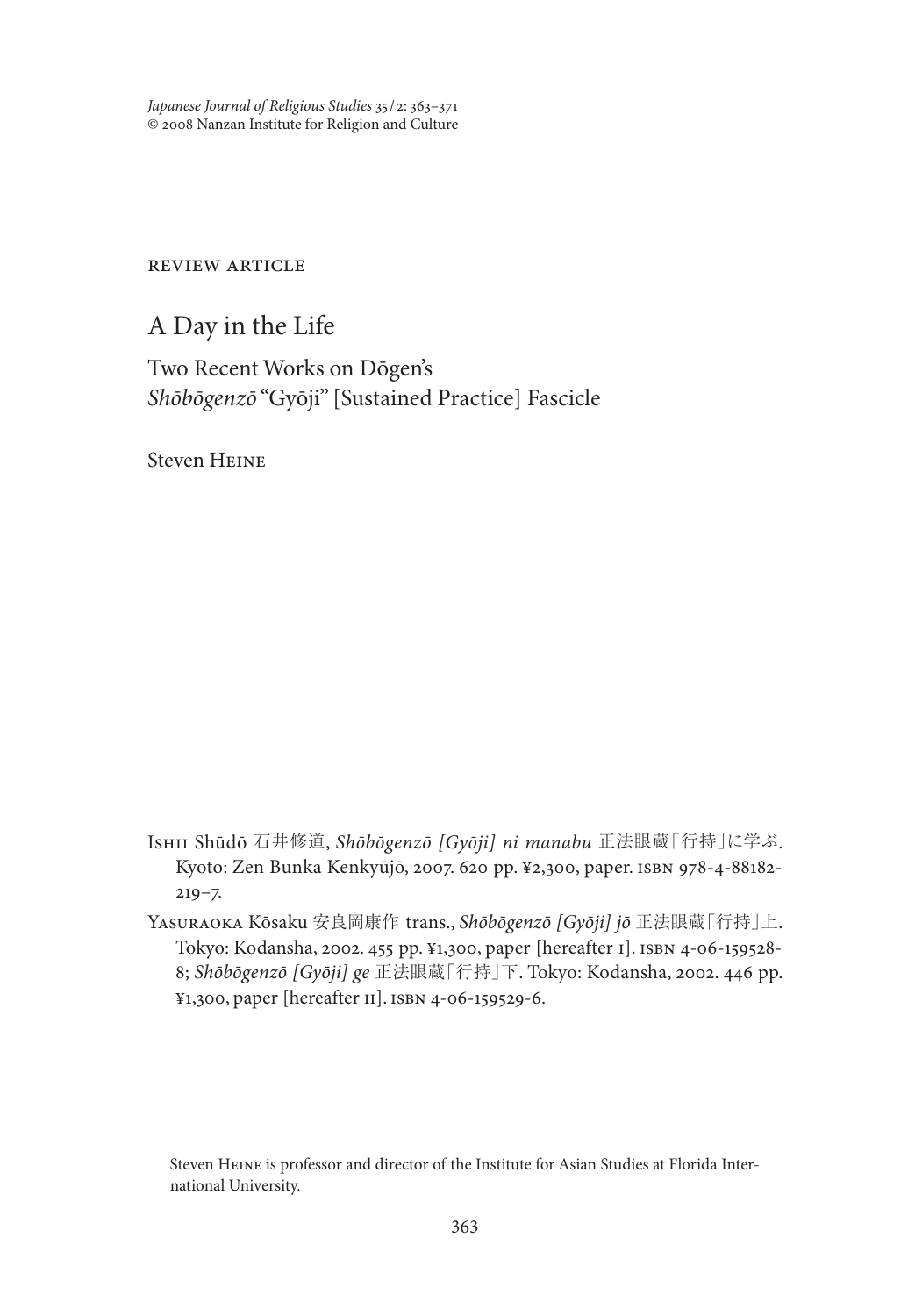In a hundred thousand kalpas encompassing the cycles of life and death, a single day of sustained practice is a bright pearl in a topknot or an ancient mirror that lives and dies in conjunction [with buddhas], and is a joyous day reflecting the joyful effort of sustained practice itself.

 $(DZZ I, 162)$ 

**For NEARLY** two decades, studies of Dōgen 道元 in the Japanese academy have been dominated by topics other than what is generally considered the major area of inquiry, his masterwork, the *Shōbōgenzō* 正法眼蔵. Because the *Sh* have been dominated by topics other than what is generally considered the major area of inquiry, his masterwork, the *Shōbōgenzō* 正法眼蔵. high time to dwell on other issues, and just about every theme related to Dōgen's writings and the history of his life and times, as well as the overall spread of the Sōtō Zen sect, has received considerable attention except the topic everyone tends to expect. Therefore, the two works under review dealing with the distinctive *Shōbōgenzō* "Gyōji" 行持 fascicle reflect in complementary ways a return to "rice-and-soy-sauce" Dōgen issues. These include a two-volume modern Japanese translation with commentary by literary critic Yasuraoka Kōsaku, and a detailed examination of the fascicle's contents by the noted scholar of Zen history Ishii Shūdō, who has published extensively on Dōgen and who was inspired by Yasuraoka's work released a few years earlier. 1

Before taking a closer look at the Ishii and Yasuraoka books, I will put in context some of the above remarks regarding recent trends in the field of Dōgen studies. First, indicating that *Shōbōgenzō* has been neglected may seem counterintuitive given the number of recent works using this term in the title. What I mean to suggest is that the seventy-five-fascicle *Shōbōgenzō*, long considered the standard edition since the fourteenth-century commentary by Senne and Kyōgo, the *Goshō* 御抄, has been relatively overlooked. However, other versions that help comprise the comprehensive ninety-five- (or ninety-six-) fascicle edition of the *Shōbōgenzō*, especially the alternative twelve-fascicle and sixty-fascicle texts, have been explored extensively in recent years. Also receiving attention are a couple of prominent works composed in the mid-1230s at Kōshōji 興聖寺 near Kyoto using the same term in the title, the *Mana Shōbōgenzō* 漢字正法眼 蔵 (or *Shōbōgenzō sanbyakusoku* 正法眼蔵三百側), a collection of three hundred kōan cases without commentary, and the *Shōbōgenzō zuimonki* 正法眼蔵隋聞記, a record of informal sermons.

1. Another example of a study of "Gyōji" is Itō 2003.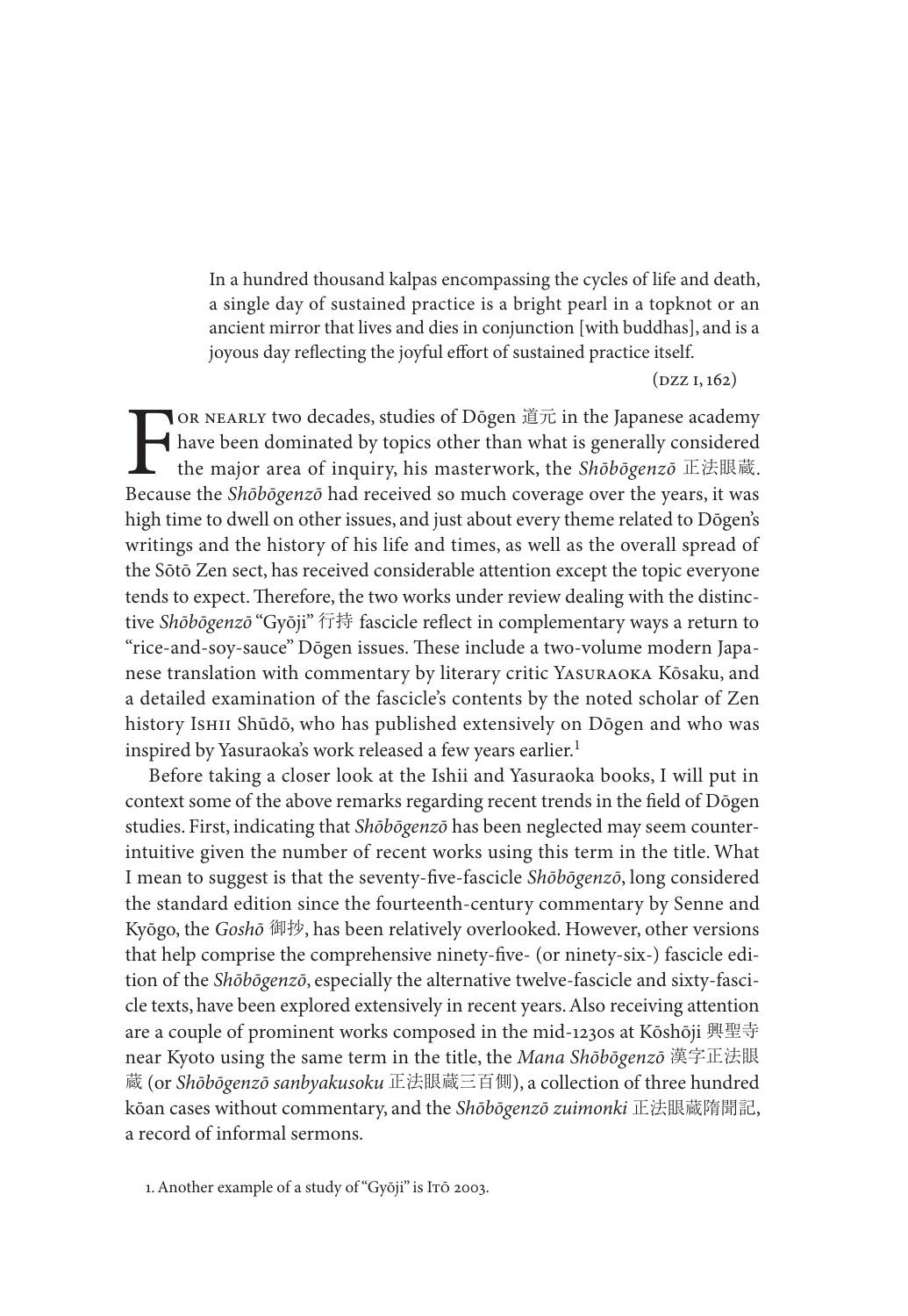A focus on the twelve-fascicle *Shōbōgenzō* was largely instigated by the Critical Buddhism (*hihan Bukkyō* 批判仏教) emphasis on the contemporary social and political problems of discrimination and nationalism. Critical Buddhism has portrayed this text created late in Dōgen's life as being more truly representative of the master's thought on causality and morality than the earlier seventy-five-fascicle edition. This focus helped lead to a reawakening of interest in other later works, especially the *Eihei kōroku* 永平広録 collection of *kanbun* sermons and the *Eihei shingi* 永平清規 collection of monastic rules writings, both of which were formed largely in the 1240s at Eiheiji 永平寺 in Echizen. Additional scholarly trends stress a wide variety of social and historical issues in the development of Sōtō Zen. These range from the "third-generation controversy" (*sandai sōron* 三代相論) about succession to the assimilation of popular religiosity, including the avatar (*gongen* 権現) of Hakusan 白山 and other local deities and rites, as well as the role of various genres of late medieval kōan commentarial writings, such as *shōmono* 抄物 and *kirigami* 切紙 writings. While examinations of the seventy-five-fascicle text never abated, and there have been whole books written on a single fascicle (generally from a homiletic or dharmatalk rather than a scholarly perspective), it is noteworthy to see the rigorous and illuminating historical and textual analysis of "Gyōji" produced by Yasuraoka and Ishii.

"Gyōji" is one of several *Shōbōgenzō* fascicles that are unique in varying ways. The majority of fascicles focus on Mahayana Buddhist doctrines explicated in terms of Zen kōan literature, which Dōgen often radically reinterprets, and the "Gyōji" fascicle contains some of this element, especially in the opening passage (paragraphs one to five, in addition to nineteen, twenty, and forty two, as in Appendix I below based on IsHII 2007, 16-18). This passage is a philosophical discourse on the meaning of practice related to time, metaphysics, and ethics. For the most part, the fascicle provides a hagiographical discussion of thirty-five patriarchs in the Zen lineage from Indian Buddhist figures Shakyamuni (1), Mahakasyapa (2), and Parsva (3) to first Chinese patriarch Bodhidharma (25) and numerous Chan leaders culminating in Caodong (Jp. Sōtō 曹洞) master Furong Daokai 芙蓉道楷 (32) and, of course, Dōgen's mentor Tiantong Rujing 天童如浄 (35). 2

The main portion of the fascicle is much closer to transmission of the lamp style texts than any other work in Dōgen's corpus, much like the *Denkōroku* 伝光

2. The first English translation nearly four decades ago consists of just this brief portion, giving readers the misimpression that "Gyōji" was largely a doctrinal rather than hagiographical work; in de Bary 1969, 369–71. An early translation titled "Continuous Practice" consisting of part one of the text only (although this is not mentioned by the translator) first appeared in Cook 1978, 175–204. Among the complete translations is the following one titled "[Pure] Conduct and Observance [of Precepts]" that includes very helpful annotations although the overall phrasing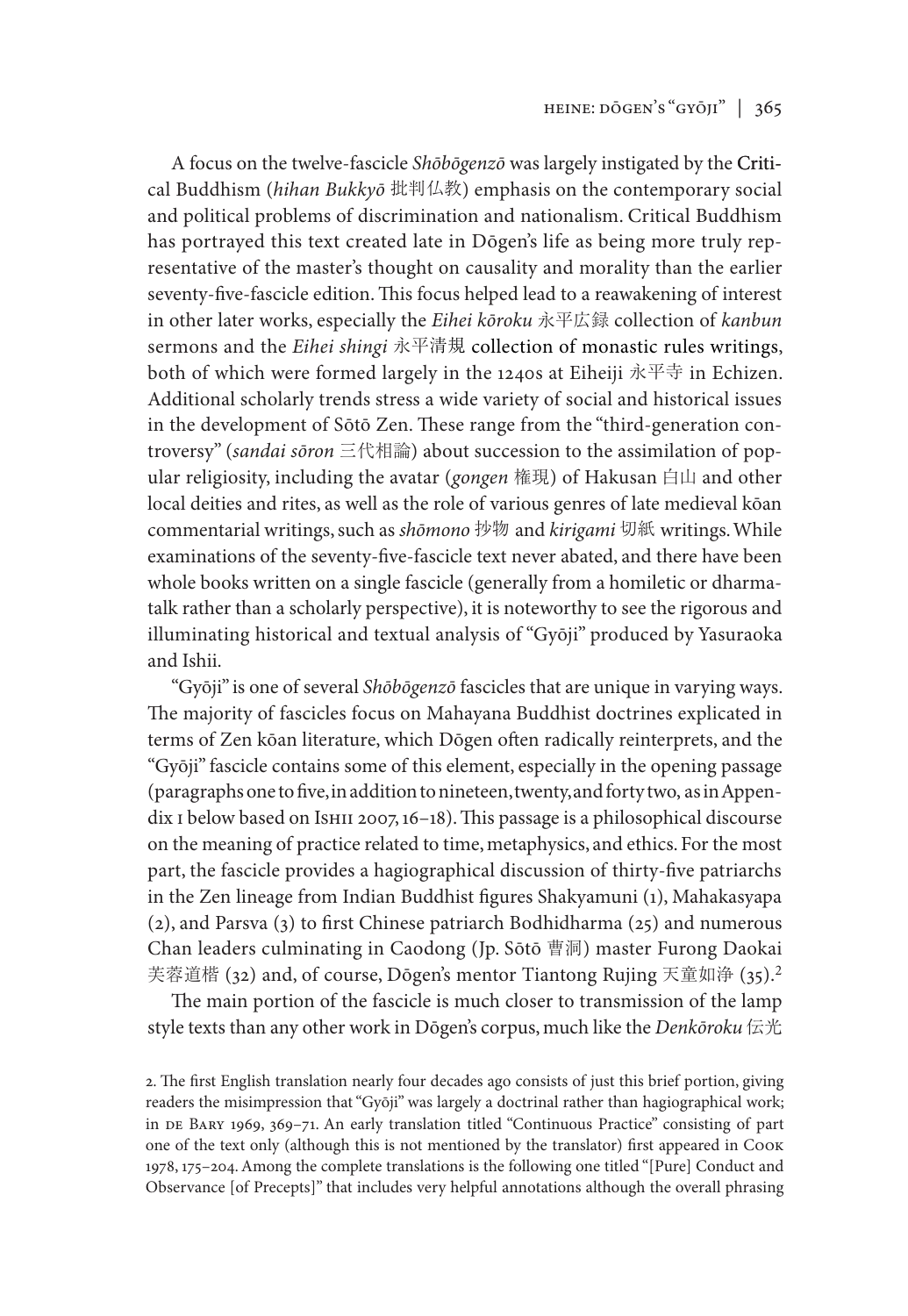録 by Keizan 瑩山, and reflects his particular interest in highlighting the importance of *zazen* 坐禅 or sitting meditation.3 However, "Gyōji" is not a text that advocates "just sitting" (*shikan taza* 只管打座) in a way that is akin to the *Fukanzazengi* 普勧坐禅儀 or *Shōbōgenzō* "Zazengi" 坐禅儀, which both offer specific admonitions and instructions on how to meditate.

Instead, as Yasuraoka and Ishii both show, "Gyōji" expresses a broad vision of how strict adherence to various forms of discipline underlies and is the necessary condition for meditation. The forms of discipline include the austerities of the twelve *dhuta* practices (Jp. *zuda* 頭陀 or *zudagyō* 頭陀行) or a commitment to spiritual independence and integrity while living in thatched huts on remote peaks to abandon worldly temptations, as frequently evidenced through the supernatural power to overcome indigenous spirits. To cite a couple of examples, Dōgen praises Mahakasyapa not for receiving Sakyamuni's flower as in the prototypical Zen narrative, but for being an extraordinary representative of *dhuta*-based asceticism, as portrayed in early Buddhist literature. He sums up the merit of several masters such as Jingqing Daofu (9), Sanping Yichong (10), and Changqing Daan (11) based on their supranormal skill in being able to dispense with the need to be served food or to be seen by local gods.

The term *gyōji* 行持 can be translated in various ways, but the first kanji *gyō* 行 indicates the discipline of practice and the second kanji *ji* 持 suggests maintaining the resolve for the unrelenting continuation of this effort or exertion extended over a prolonged period. Practice in this sense is a broader category of training than *zazen*, although the two terms are inseparable in that, as Ishii explained to me during an office interview (June 2007), *gyōji* is an attitude or state of mind of supreme dedication driving the commitment to ongoing meditation. In philosophical passages, Dōgen depicts *gyōji* as a cosmic power that upholds buddhas and beings, life and death, and right and wrong in each and every moment. It is an all-encompassing principle that embraces its opposite in that "since all activity is a manifestation of dedicated practice, to attempt to avoid dedicated practice is an impossible evasion, for the attempt itself is a form of dedicated practice" (DZZ I: 146).

As also discussed in *Bendōwa* 弁道話, Dōgen emphasizes the unity of practice and attainment (*shushō ittō* 修証一等) here-and-now. The assertion that "a single

is rather awkward: Nishijima and Cross 1996, 129–52 (part one) and 153–84 (part two). One way of counting the themes in the 96-fascicle Shōbōgenzō is 42 fascicles on philosophy, 22 on practice, 14 on doctrine, 10 on rules, 4 on tradition, and 4 on ethics; see http://www.numenware .com/index.php?id=523.

<sup>3.</sup> Other anomalous fascicles that stress practice over doctrine include Shisho 嗣書, which deals with Dōgen's experiences in viewing transmission certificates during his travels in China, and Senmen 洗面 and Senjō 洗浄, which both focus on monks' everyday behavior, such as washing and cleaning, thereby making these texts seem appropriate for inclusion in the *Eihei shingi.*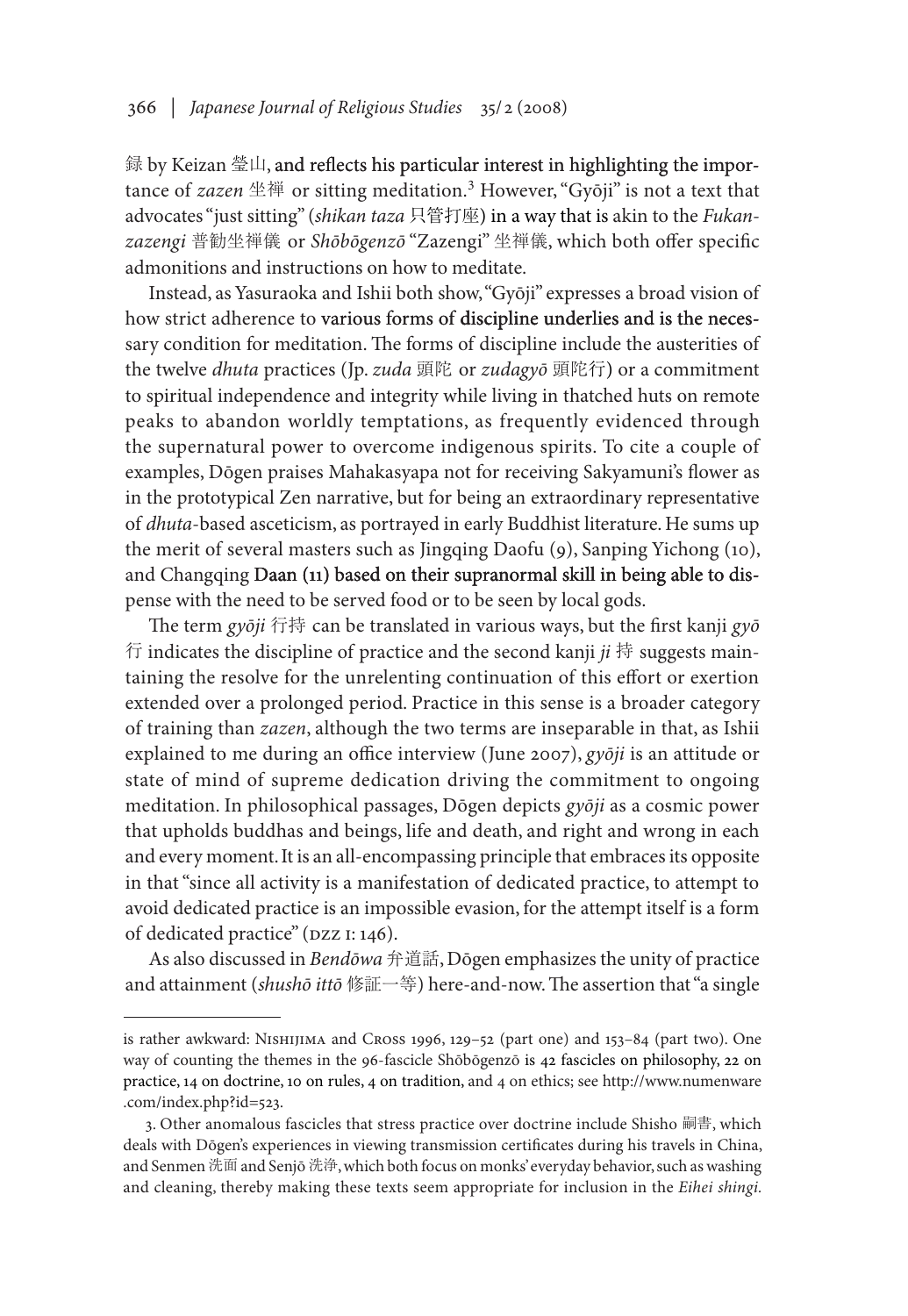day of sustained practice is worth more than many lives lasting vast kalpas" has a resonance with the discourse on the temporality of enlightenment in the *Uji* 有時 fascicle as well as in the short exhortative text, *Gakudōyōjinshū* 学道用心集. Dōgen's overall *carpe diem*-oriented reading of the lives of the patriarchs sends a clear message that an attitude of dedication affirmed through continuous practice in the eternal present moment during this fleeting, fragile life is a superior avenue for attaining the dharma than conventional behavior, such as following external guidelines for conduct such as the precepts or monastic institutional regulations. While transcending the path of conventional activity, Dōgen's approach also avoids the pitfall of ethical antinomianism.

### *Divisions and Methods*

*Shōbōgenzō* "Gyōji" is divided into two parts, with the first part containing masters one to twenty-four and the second part masters twenty-five to thirty -five. The two parts are counted as a single fascicle in most editions, including the seventy-five-fascicle text (where it is no. sixteen), the twenty-eight-fascicle text (no. sixteen), and the ninety-five-fascicle text (no. thirty), but in the sixtyfascicle text it is counted as two separate units (nos. sixteen and seventeen). As YASURAOKA shows, there are thirteen main editions originally held in various temples, including four editions of the seventy-five-fascicle text version, two editions of the sixty-fascicle text version, and one edition of the ninety-five-fascicle text version. In addition, there are two editions of an eighty-three-fascicle version and one each of eighty-four-fascicle, seventy-eight-fascicle, ninety-sixfascicle, and eighty-nine-fascicle text versions (II, 436–437). According to the colophon, the text was composed on 1.5.1242 and edited by Ejō on 1.18.1243. During 1242, Dōgen composed sixteen fascicles, his most productive period except for 1243, which was the year of his move from Kyoto to Echizen when twenty-two fascicles were composed, eighteen in mountain retreats. Perhaps he was inspired by the enlistment at his temple of a group of followers from the proscribed *Daruma-shū* 達磨宗 in 1241, and by receiving a copy of the recorded sayings of his Chinese mentor on 8.5.1245 that, by the Edo period, came to be known as the *Rujing yulu* (Jp. *Nyojō goroku* 如浄語録).

Dōgen's teacher receives the most attention and praise in three culminating paragraphs of "Gyōji," which presages three fascicles written in the last two months of 1243 at an Echizen hermitage that are almost entirely based on Rujing citations (*Bustsudō* 仏道, *Ganzei* 眼睛, and *Kajō* 家常). While most of the other masters are treated in a single paragraph of varying length, Bodhidharma also gets three paragraphs and second patriarch, Huike, along with Furong Daokai get two each. Ishii notes that the attention given to the latter, who was known for his fierce spirit of autonomy in declining an offer of the imperial robe and who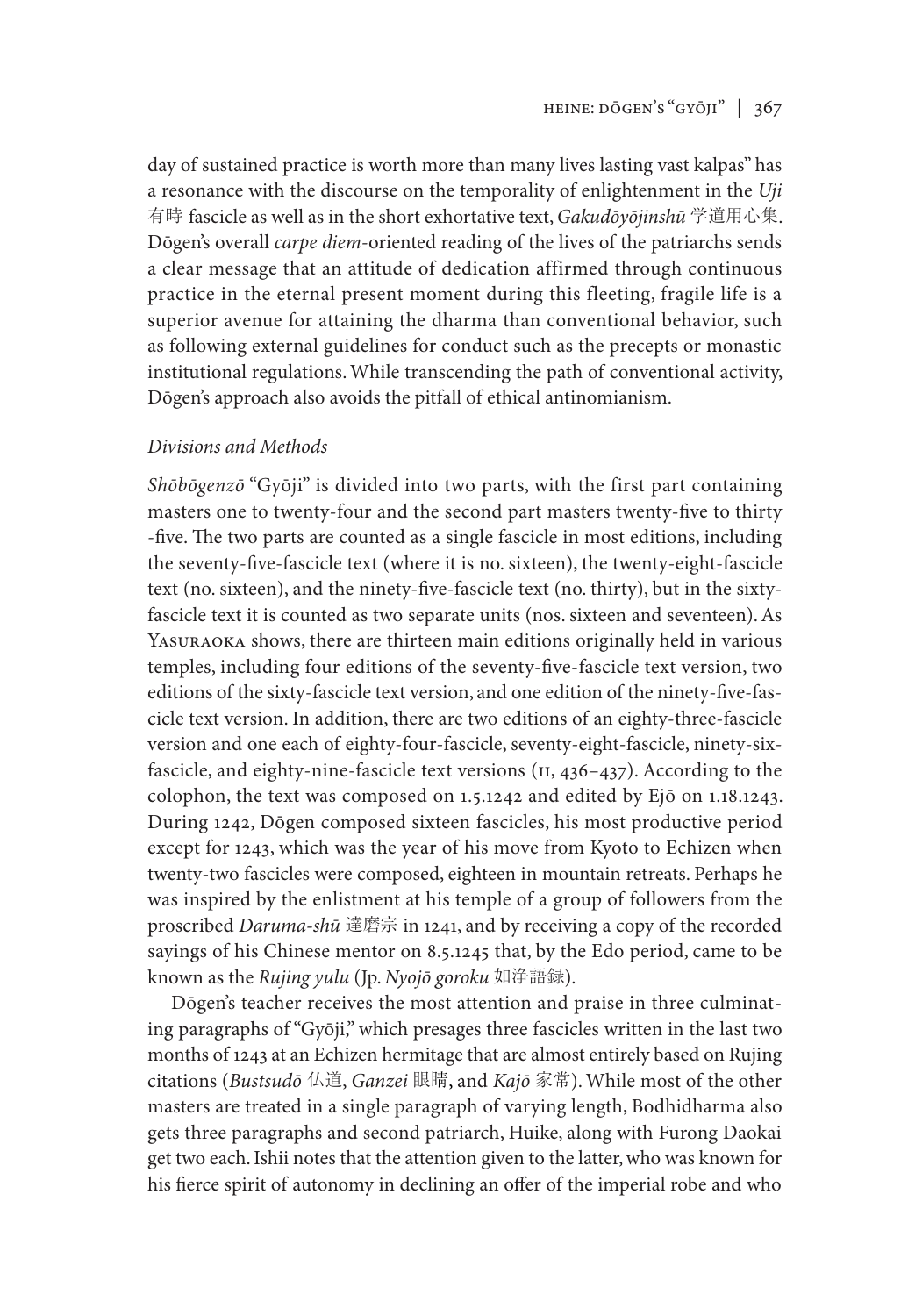figures prominently in the *Sansuikyō* 山水経 fascicle, is significant in that he represents an important link in the Chinese Chan Caodong lineage.

A key question concerns the relation between the two divisions of "Gyōji." One characteristic in both parts of the text is that, while chronological sequence is generally followed, there are some notable exceptions such as Huangbo (22) appearing after his disciple Linji (21), and Mazu who is included in both parts (5 and 33) appearing after Furong in the second division. Because of ambiguities and inconsistencies in the traditional dating of events, the history of the formation of "Gyōji" is difficult to determine. Ishii speculates for reasons internal to the text that the second part was actually composed before the first. Ishii feels that the second division's introductory discussion of bringing the dharma to the "remote outpost" of Japan (as Bodhidharma courageously brought it to China), as well as its emphasis on the Caodong lineage—Shitou (27), Furong, and Rujing—indicate that this was the initial draft. Subsequently, Ishii argues, Dōgen decided to provide additional background as well as praise and commentary for a wider variety of masters without regard to lineage, and he also probably felt that prominent Song dynasty Caodong master Hongzhi 宏智 (15), a second-generation successor to Furong, was neglected and needed to be included. Ishii points out that Dōgen for the most part avoids the sectarian partisanship that affects some of his discourse from this stage of his career when he was highly critical in numerous fascicles of rival lineages. Dōgen gives relatively equal weight to all factions of Chan, yet in the discussion of Linji, who is praised here, he criticizes Deshan as an inferior mind who "could not be Linji's equal."

The approaches of Yasuraoka and Ishii are overlapping yet complementary in that they use Dōgen's writings as a window by which to view the flow of textual predecessors, antecedents, influences, and parallels. Yasuraoka naturally focuses on Japanese literary and linguistic elements and Ishii on Chan texts that Dōgen had studied in China and was importing and introducing to his native country. Both scholars highlight the impact of the Lotus Sutra and the seminal transmission of the lamp text, the *Keitoku dentōroku*/*Jingde chuandeng lu* 景 徳伝灯録, the source text for many of the anecdotes of the patriarchs, in addition to Chinese sources like Zhuangzi, but for the most part pursue different directions. Yasuraoka's opening statement in the preface to the first volume is the disclaimer, "I am not a Buddhist studies scholar. I am not a religious studies scholar. I am not a Zen Buddhist practitioner" (I, 3). Influenced by mentor Nishio Minoru 西尾 実 who wrote a frequently cited book dealing with Dōgen and Zeami, in looking for influences on Dōgen, Yasuraoka explores such writings as *Hōjōki* 方丈記 by Chōmei 長明 and the *Heike monogatari* 平家物語, as well as concepts such as *yūgen* 幽玄 (mysterious depth). Of particular interest in Yasuraoka's approach is his linguistics expertise in identifying in passage after passage throughout the fascicle the innovative ways that Dōgen transforms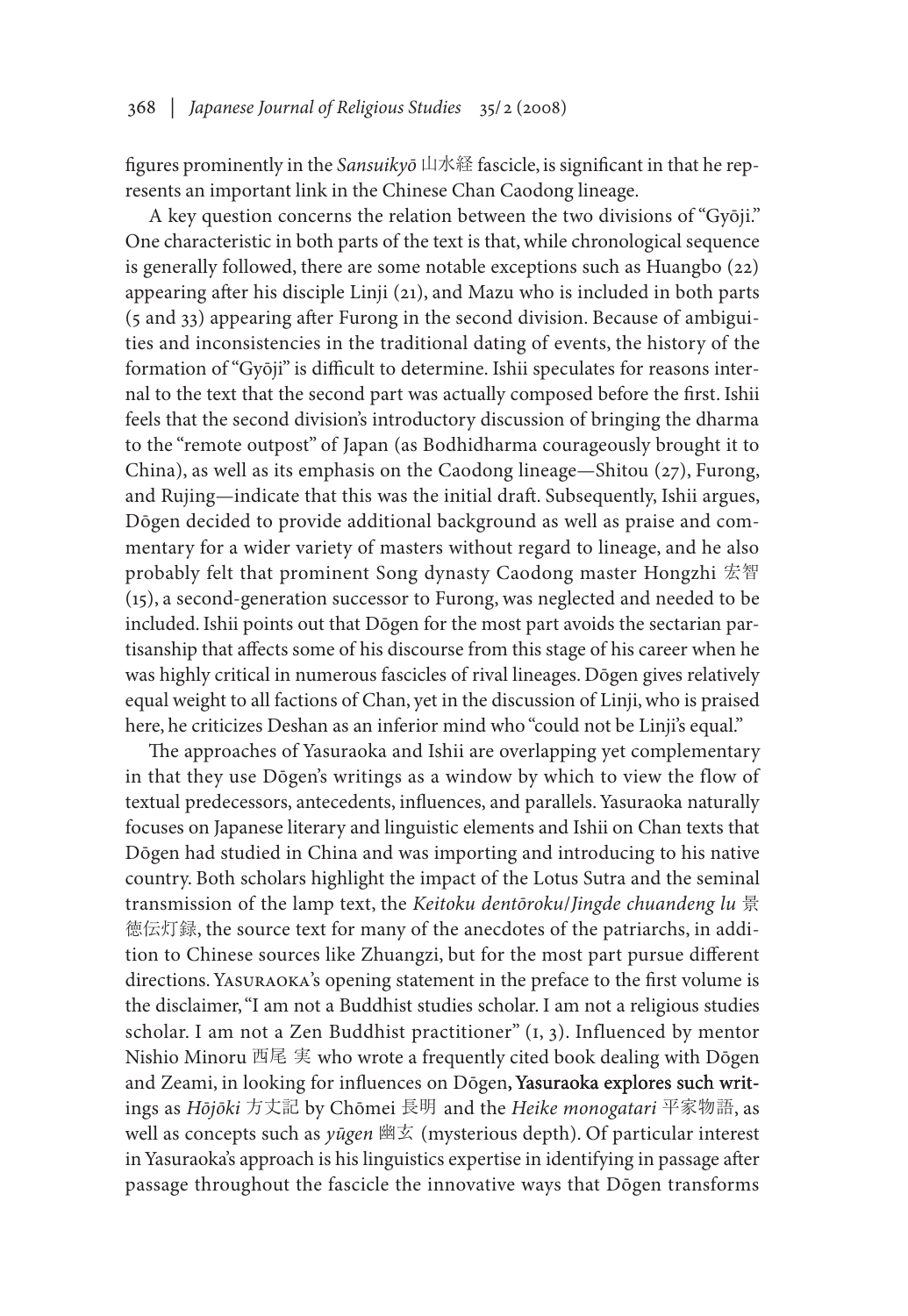Chan's Chinese literary style into Japanese vernacular. It is well known that one of Dōgen's main skills was in adapting the Chan sources to particular Japanese pronunciation and syntax patterns, and Yasuraoka does an outstanding job in documenting and explicating the complex linguistic process evident in this text.

Ishii's strength lies in identifying the Chan sources from among the transmission of the lamp, kōan collection, and recorded sayings records for Dōgen's citations. He says in the postscript (597–598) that undertaking this study gave him the opportunity to explore Song sources, such as his book on the *Mana Shōbōgenzō* (1988) two decades before, similarly derived from a lecture series and released by the same publisher focused on Tang dynasty masters. In considering the roots of Dōgen's notion of *gyōji dōkan* 道環 (unbroken, continuing practice) Ishii turns to Buddhist sources such as *Shōyōroku*/*Congrong lu* 従容録 on case 77, "Yangshan's Swastika" (Ishii 2007, 22-23).<sup>4</sup> In this kōan record, a rival monk draws a circle around Yangshan's mystic symbol and Hongzhi's verse comments, "The void of the circle of the Way is never filled"  $(T_{4}8.204c)$ . Ishii further shows affinities between "Gyōji" and other Dōgen texts that treat similar topics regarding philosophy and practice, such as *Shōbōgenzō zuimonki* and *Eihei kōroku*. In addition, he deals with the modern Sōtō compilation that targets a lay audience based on passages selected from the *Shōbōgenzō*, the *Shushōgi* 修 証記, which contains three consecutive sentences from the "Gyōji" fascicle near the end of the final (fifth) section. Ishii's discussion of Linji includes a section titled *Linji hihan* ("critique of Linji" 臨済批判, Ishii 2007, 252–58) because he relates the passages in "Gyōji" to other Dōgen writings that criticize Linji as well as additional masters in rival lineages.

#### *Whither Dōgen Studies?*

In a way, "Gyōji" is a unique fascicle because it deals with so many different Chan masters, but at the same time, it shows the trend found in different ways throughout the *Shōbōgenzō* to reference directly or indirectly and to interpret creatively a tremendous diversity of sources. The remarkable richness of Dōgen's writings is the way they open to multiple texts and perspectives from Sino-Japanese Buddhist literature. The towering achievement of Yasuraoka and Ishii in viewing the extraordinary intertextuality of Dōgen's work with Chinese Chan and Japanese literary citations and allusions, as well as the extensive intratextual function within Dōgen's corpus, ironically reveals just how much more there is to accomplish in exploring fully the depth of the various textual connections. Even with all of the stellar scholarship of the past decades, the surface is

4. See also Ishii 1987 for a study of Song Chan Buddhism.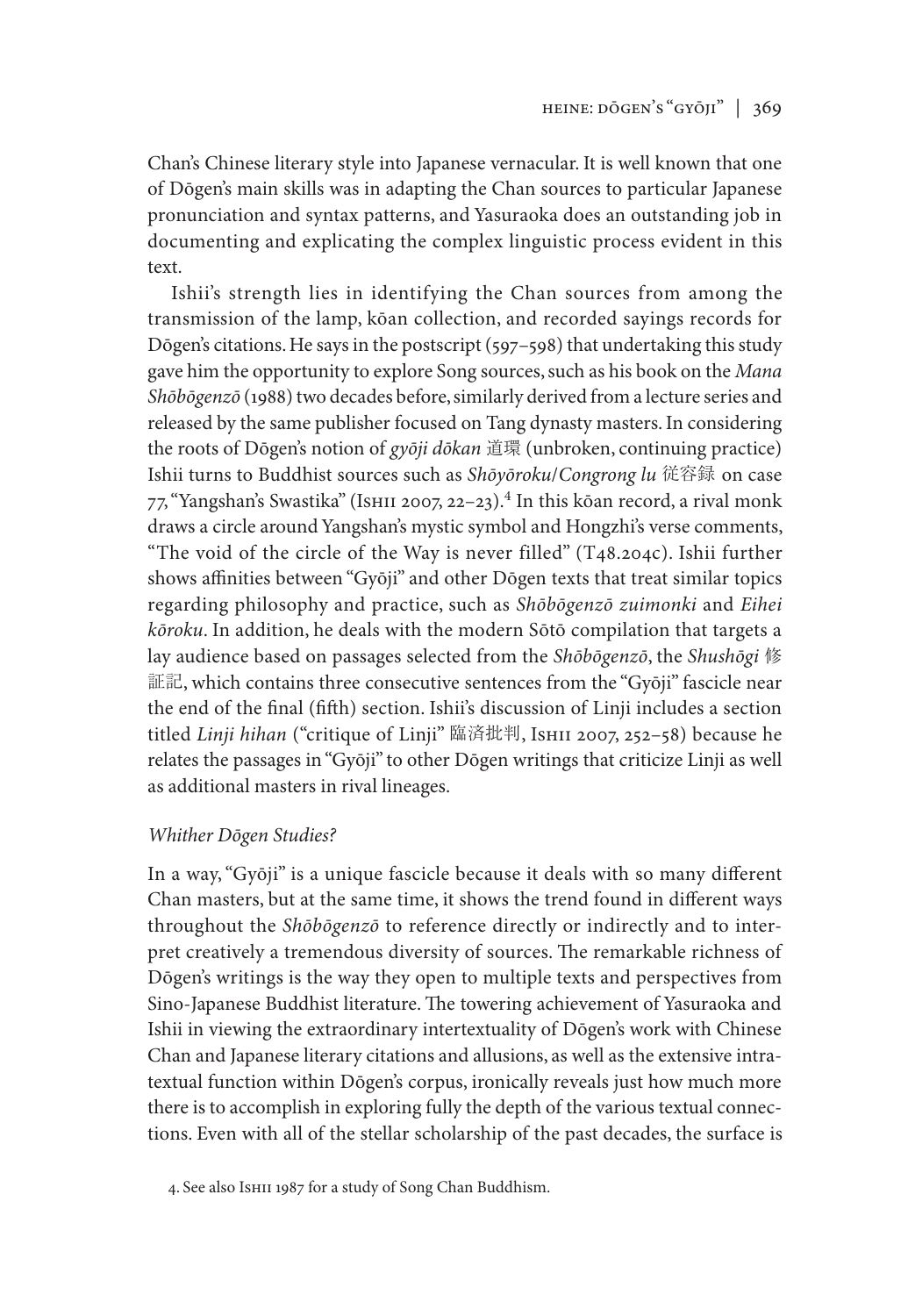barely scratched. The excellence of the Yasuraoka and Ishii books in treating just one fascicle becomes an injunction for all parties to make the sustained effort day by day to ensure that other dimensions of these texts be further explored, in order to continue to advance the field of *Dōgen kenkyū* ("Dōgen Studies").

|                               | Lineage              | Para. No. | Page* |
|-------------------------------|----------------------|-----------|-------|
| PART I                        |                      |           |       |
| <b>Sustained Practice</b>     |                      | $1 - 5$   | 145   |
| <b>Buddhas and Patriarchs</b> |                      |           |       |
| 1. Sakyamuni                  | First Patriarch      | 6         | 147   |
| 2. Mahakasyapa                | Second Patriarch     | 7         | 147   |
| 3. Parsva                     | Tenth Patriarch      | 8         | 147   |
| 4. Dajian Huineng             | Sixth Patriarch      | 9         | 151   |
| 5. Mazu Daoyi                 | pre-Linji (Hongzhou) | 10        | 151   |
| 6. Yunyan Tansheng            | pre-Caodong (Shitou) | 11        | 151   |
| 7. Yunju Daoying              | Caodong              | 11        | 152   |
| 8. Baizhang Huaihai           | pre-Linji (Hongzhou) | 12        | 152   |
| 9. Jingqing Daofu             | non-affil. (Xuefeng) | 13        | 152   |
| 10. Sanping Yichong           | pre-Caodong (Shitou) | 13        | 153   |
| 11. Changqing Daan            | pre-Linji (Hongzhou) | 13        | 153   |
| 12. Zhaozhou Congshen         | pre-Linji (Hongzhou) | 14        | 153   |
| 13. Damei Fachang             | pre-Linji (Hongzhou) | 15        | 155   |
| 14. Wuzu Fayan                | Linji (Yangqi)       | 16        | 157   |
| 15. Hongzhi Zhengjue          | Caodong              | 17        | 160   |
| 16. Daci Huanchong            | pre-Linji (Hongzhou) | 18        | 161   |
| 17. Dongshan Liangjie         | Caodong              | 18        | 162   |
| 18. Yunju Daoying (Repr.)     | Caodong              | 18        | 162   |
| Daily Life                    |                      | 19        | 162   |
| <b>Buddhas and Patriarchs</b> |                      | 20        | 162   |
| 19. Nanyue Huairang           | non-affil. (Huineng) | 20        | 164   |
| 20. Xiangyan Zhixian          | pre-Linji (Hongzhou) | 21        | 165   |
| 21. Linji Yixuan              | Linji                | 22        | 165   |
| 22. Huangbo Xiyun             | pre-Linji (Hongzhou) | 23        | 166   |
| 23. Xuanzong (Emperor)        |                      | 23        | 167   |
| 24. Xuefeng Yicun             | non-affil. (Shitou)  | 24        | 169   |

Appendix. shōbōgenzō "gyōji" ("sustained practice")